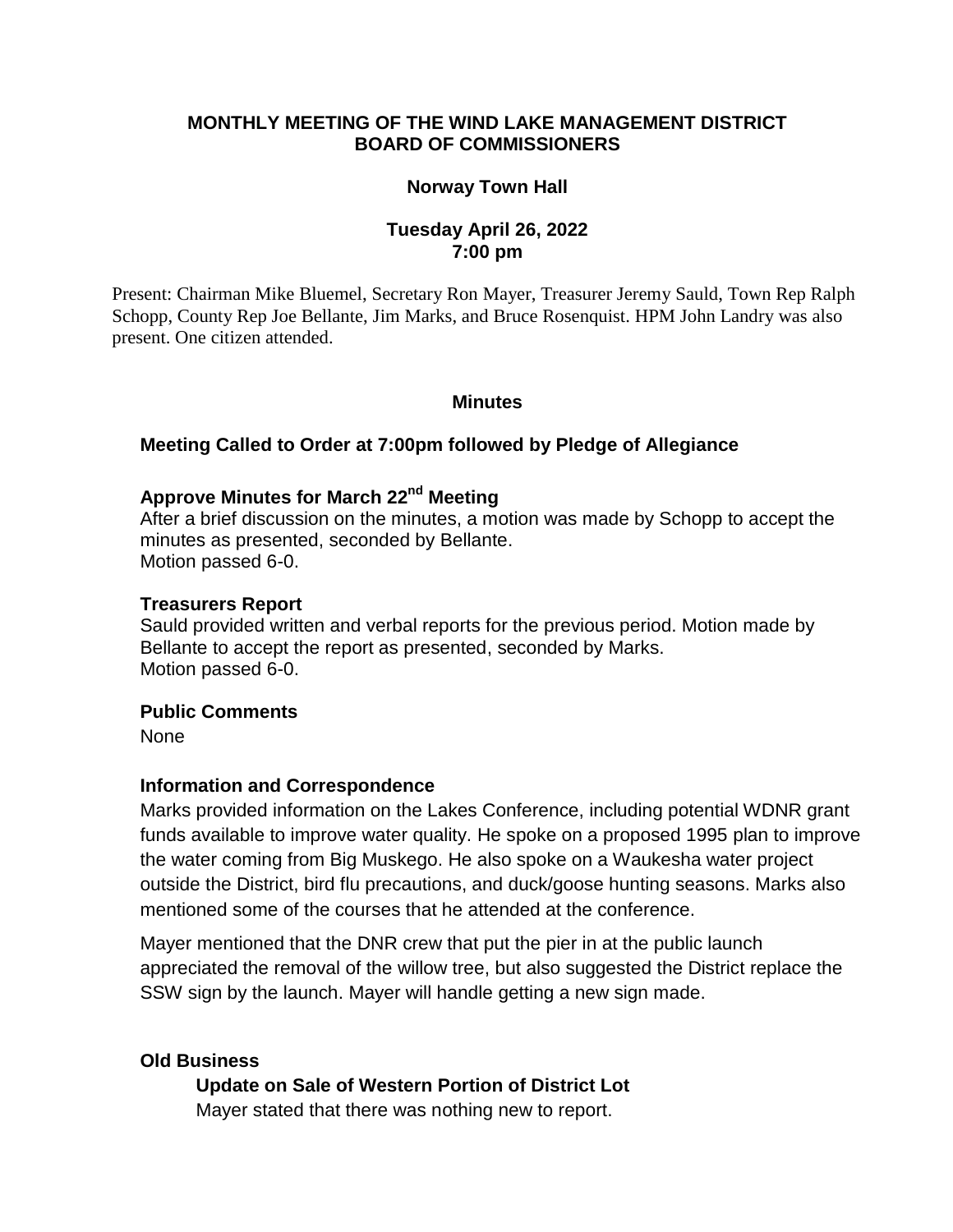## **Update on Renewal of Chemical Treatment Permit**

Bellante provided update on the permit application process and the approval. The permit and approval cover letter will be added to the District website. Marks commented about the proposed SSW treatment.

#### **Update on Extension for Aquatic Plant Mgmt Plan**

No changes at this time. Bluemel will send letter requesting extension with the intent to apply for grant this fall and request bids for 2023.

## **Update on Pier Upgrade**

Mayer provided update that two 16 foot sections of used aluminum pier were purchased for a price of \$1800. The pier sections have been dropped off at the District lot and will be installed before the harvesting season.

## **Update on Buoy Locations**

Marks could not attend the Police Commission meeting but left his contact info with the Norway PD.

## **New Business**

## **Discussion on Possible Goose Round Up**

There was discussion on the cost of a round up and that a decision will be necessary by the May meeting. There was further discussion that we will need to provide location of geese and boats to push geese onto land. Sauld has the permission slips from property owners for land access.

## **Discussion and Possible Action on Use of Muskego Dam Road Property**

Sauld mentioned a letter he received from USDA reference the District land on Muskego Dam Road and wanted to confirm the current farm use does not jeopardize or affect the District tax exemption status. The current deal is a verbal agreement that brings no revenue back to District and should not affect tax exemption status.

## **Discussion and Possible Action on Removal of Weeds from Transfer Site**

Town of Norway Public Works Foreman Scott Laux was in attendance and spoke on the condition of the Town Transfer Site. He mentioned that the current pile of weeds is too wet to move right now and space is limited at the site, but that he will work with us to keep the site operational. Suggestion was made to consider removing decomposed weeds during winter months.